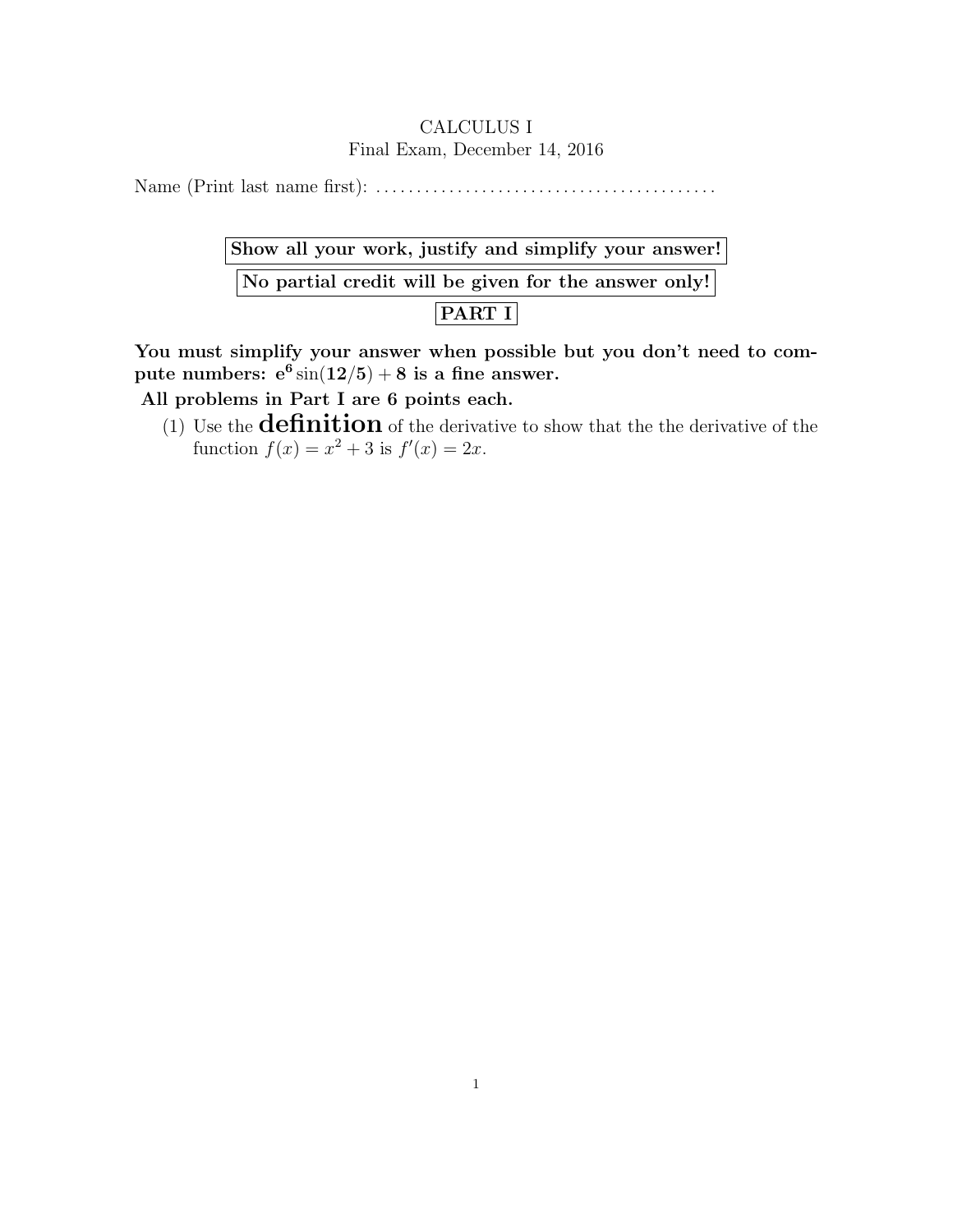(2) Find the derivative of the function  $f(x) = x \sin(x)$ .

(3) Find the derivative of the function  $f(x) = \frac{x}{\cos(x)}$ .

(4) Find the derivative of the function  $f(x) = \sin(x^3)$ .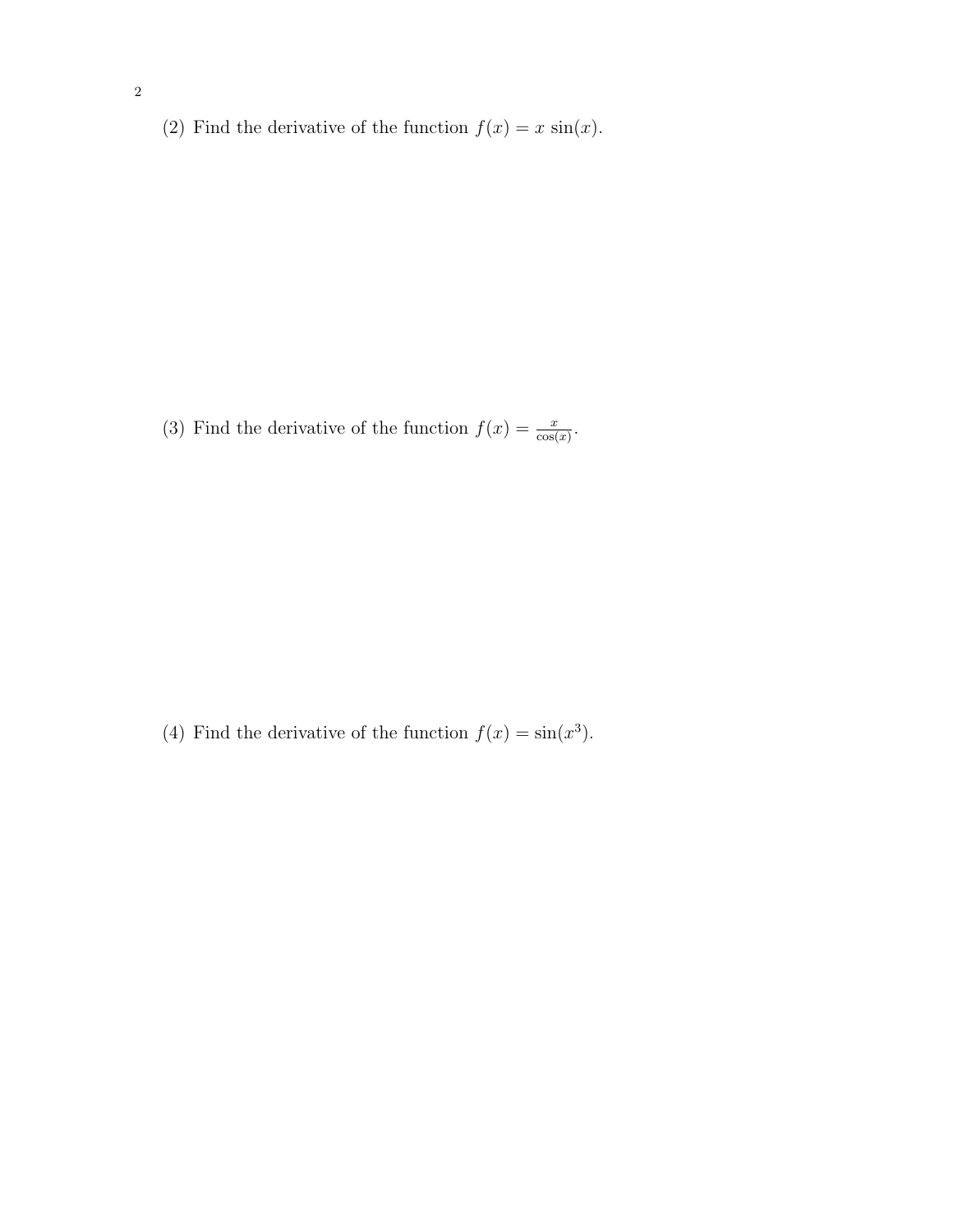(5) Evaluate  $\int x(x^3 + x) dx$ .

(6) Evaluate  $\int x^2 \sin(x^3 + 4)$ .

(7) Evaluate 
$$
\int \frac{x^3 + x}{x^2} dx
$$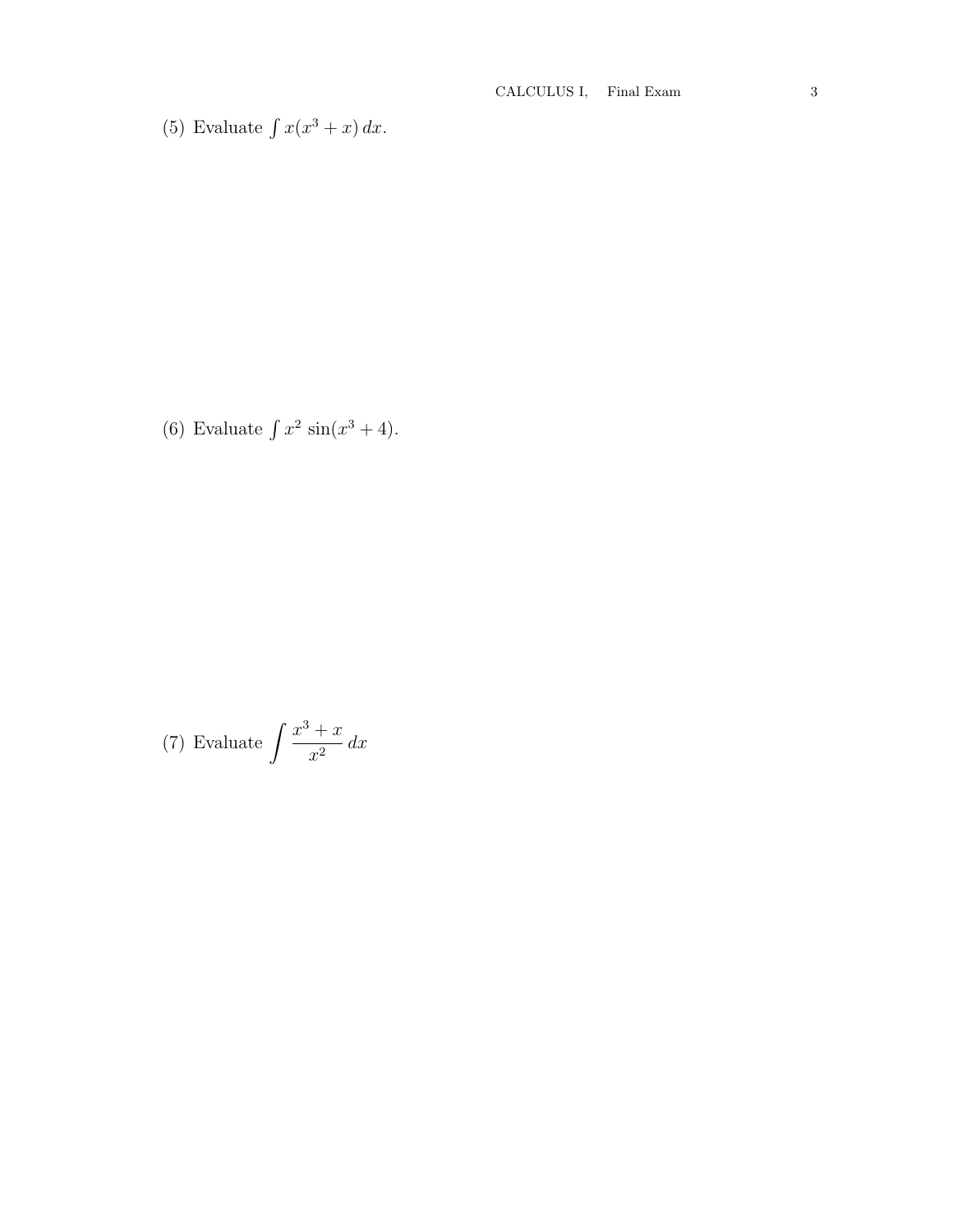(8) Find the linearization of the function  $f(x) = \ln(x)$  at  $a = 1$  and use it to approximate the value  $f(1.1) = \ln(1.1)$ .

(9) Find the derivative of the function  $F(x) = \int^x$ 2  $\cos(t^3) dt$ .

(10) Use a Riemann sum with  $n = 2$  terms and the midpoint rule to approximate the value of  $\int_0^3$ 2  $\cos(x^3) dx$ .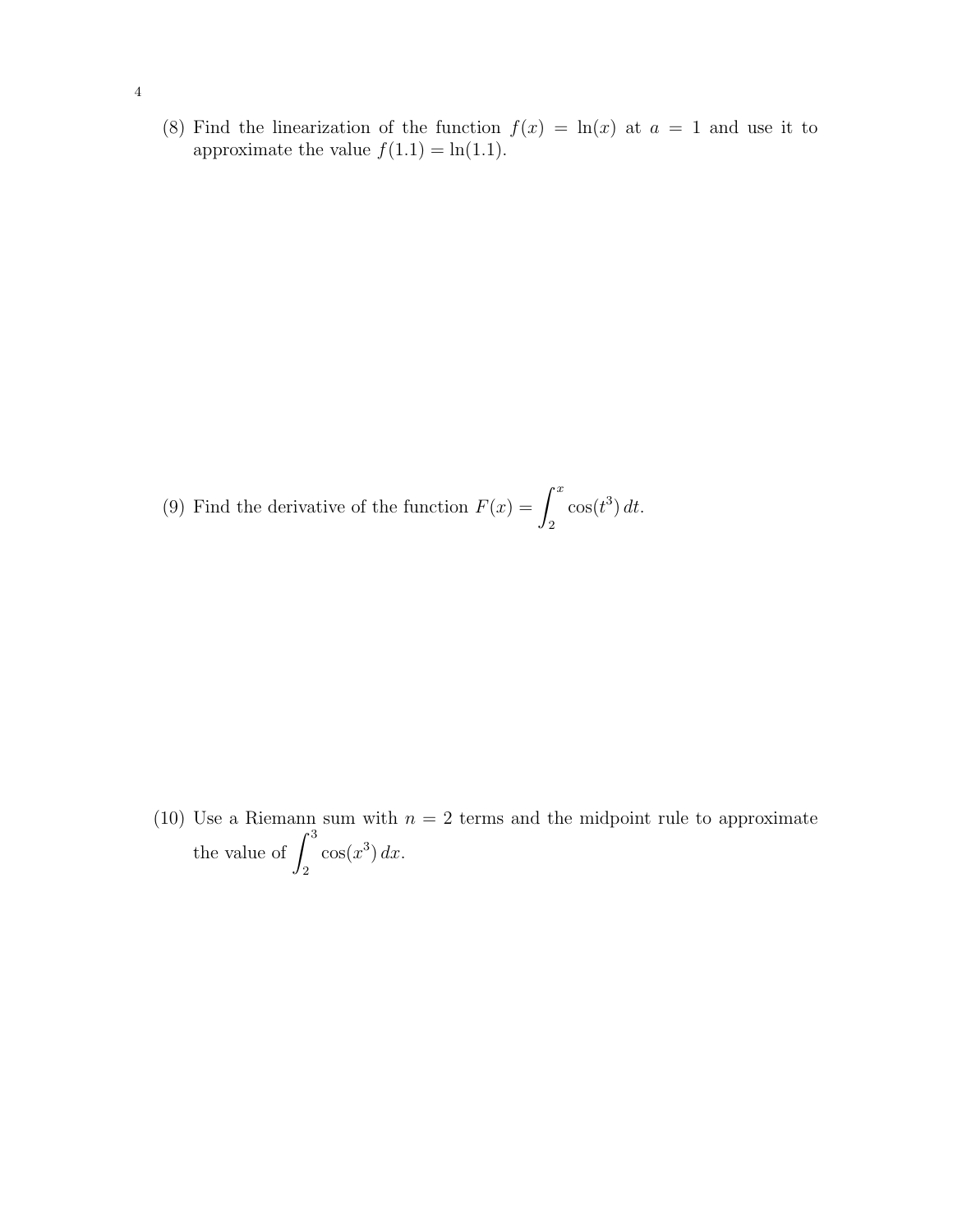## PART II

(1) [10 points] Show that the equation  $f(x) = x^3 - 9 = 0$  has exactly one solution. Then use Newton's method with  $x_1 = 2$  to compute the second approximate solution.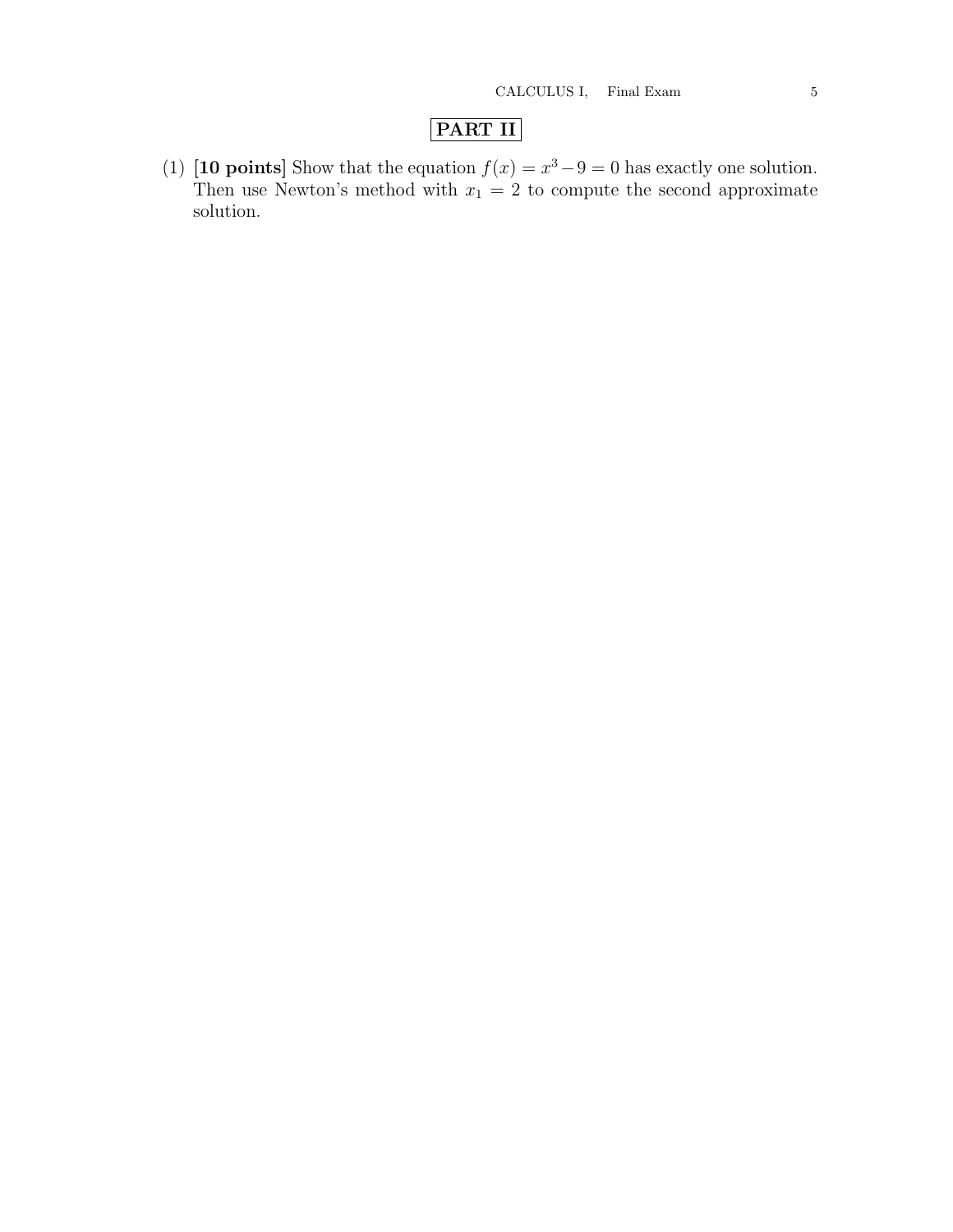(2) [14 points] Use calculus to graph the function

$$
f(x) = \frac{2x^2 + 1}{x^2 - 1}.
$$

Find:

(a) all  $x$  and  $y$ -intercepts,

(b) horizontal and vertical asymptotes (if any),

(c) critical numbers, where the function is in/de-creasing, and

(d) absolute/local maxima/minima (if any).

Draw your graph below but do your work for  $(a)$ – $(d)$  on the next page.

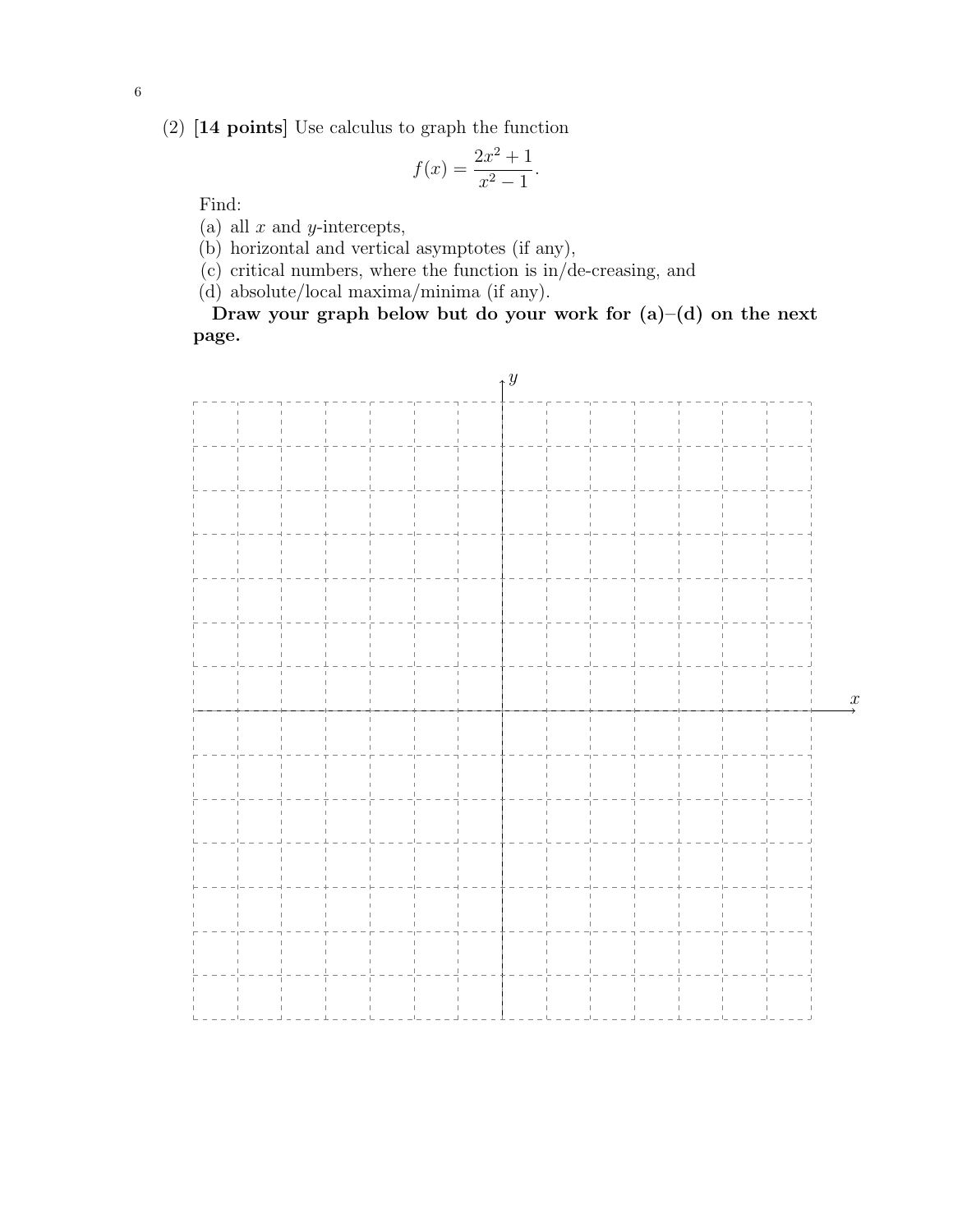Work for problem II– $(2)$ .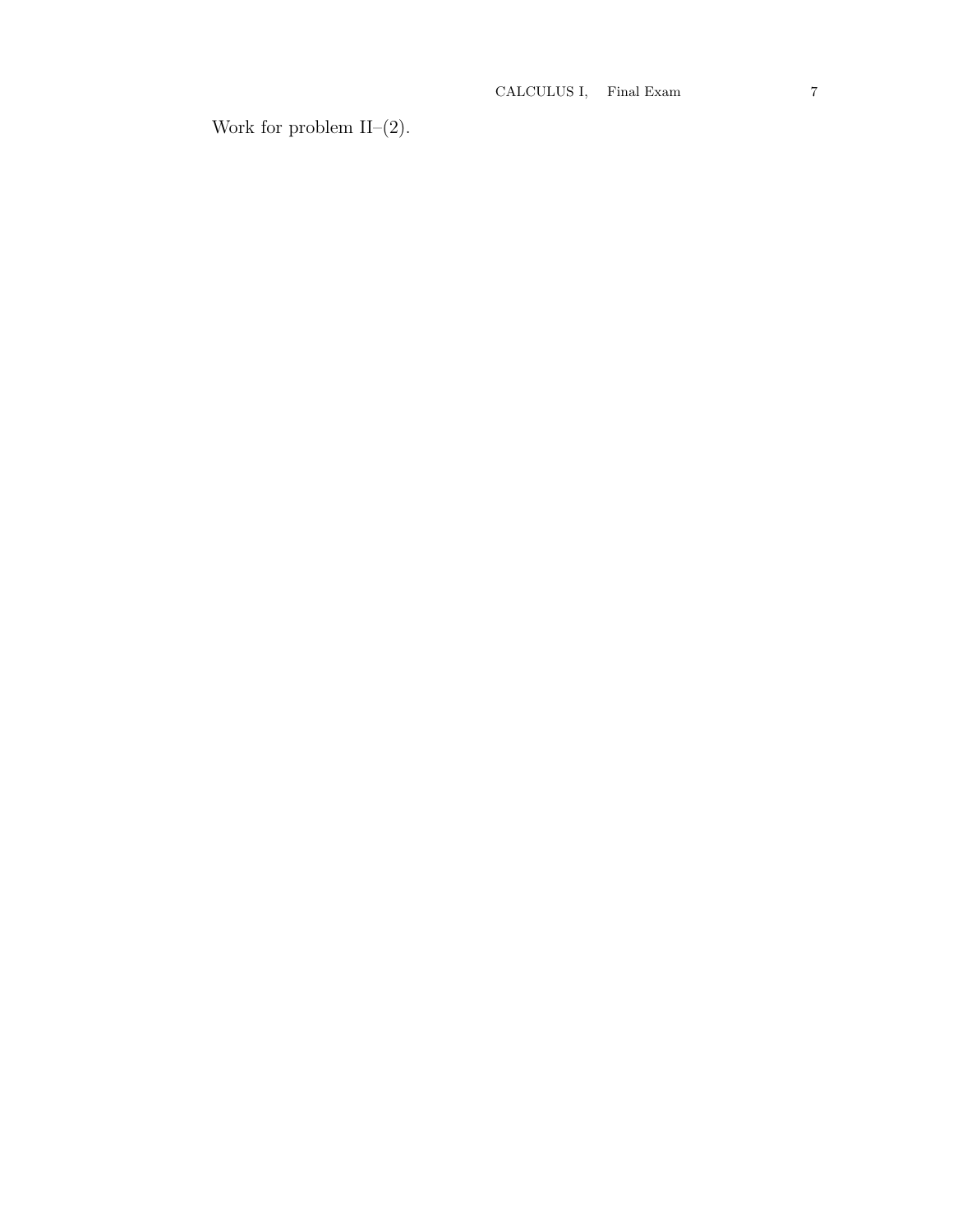(3) [8 points] Find the absolute maximum and minimum of the function  $f(x) = x(1+x)^3$  on the interval [-2, 2].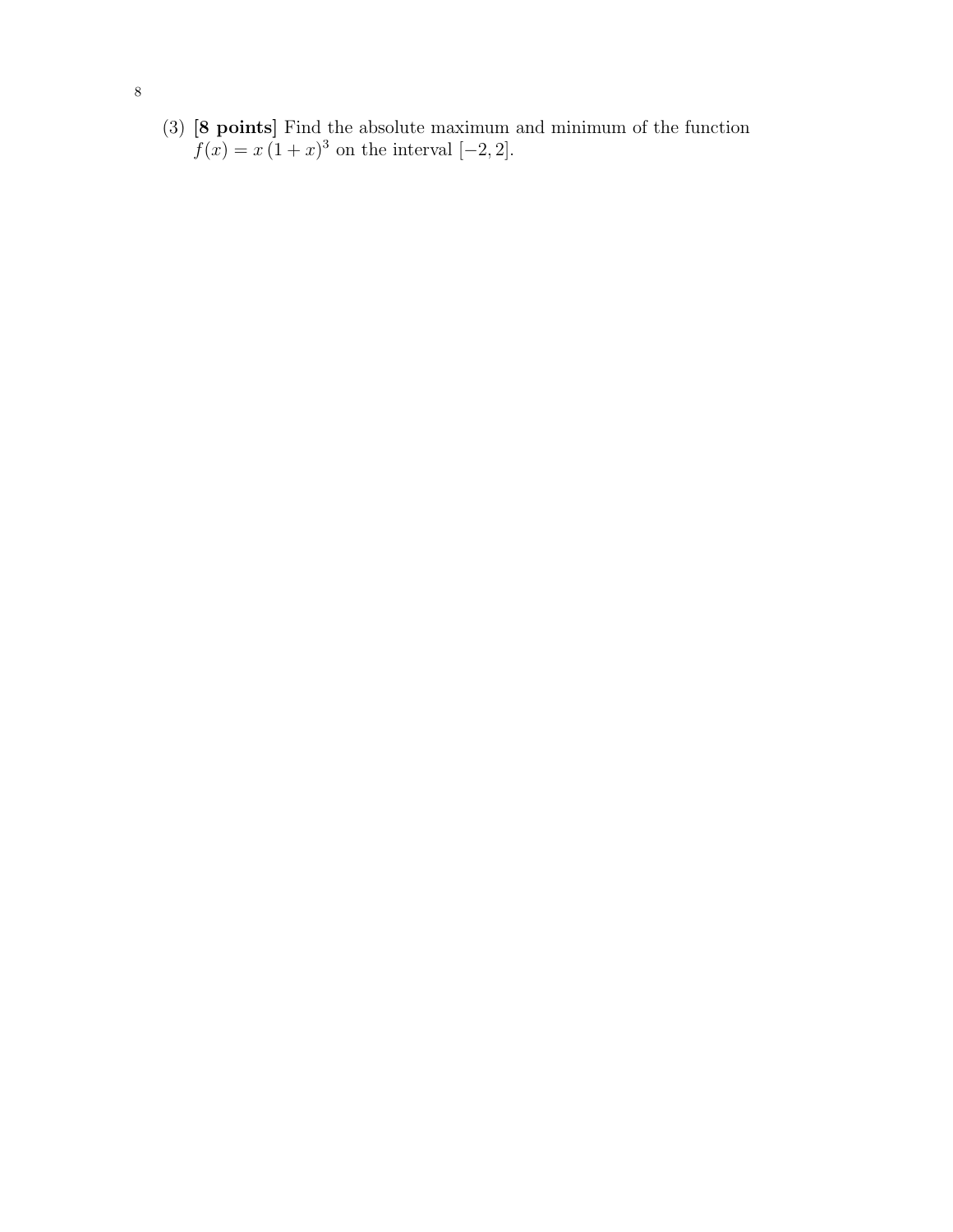(4) [8 points] Find the dimensions of an oil barrel with volume  $V = 1$   $m<sup>3</sup>$  of minimal cost if the martial for side and bottom costs \$10  $/m<sup>2</sup>$  and the material for the top costs \$2  $/m^2$ .

Hint: the volume of a barrel with radius r and height h is  $V = \pi r^2 h$ , the area of top and bottom is  $\pi r^2$  and the area of the side is  $2\pi rh$ .